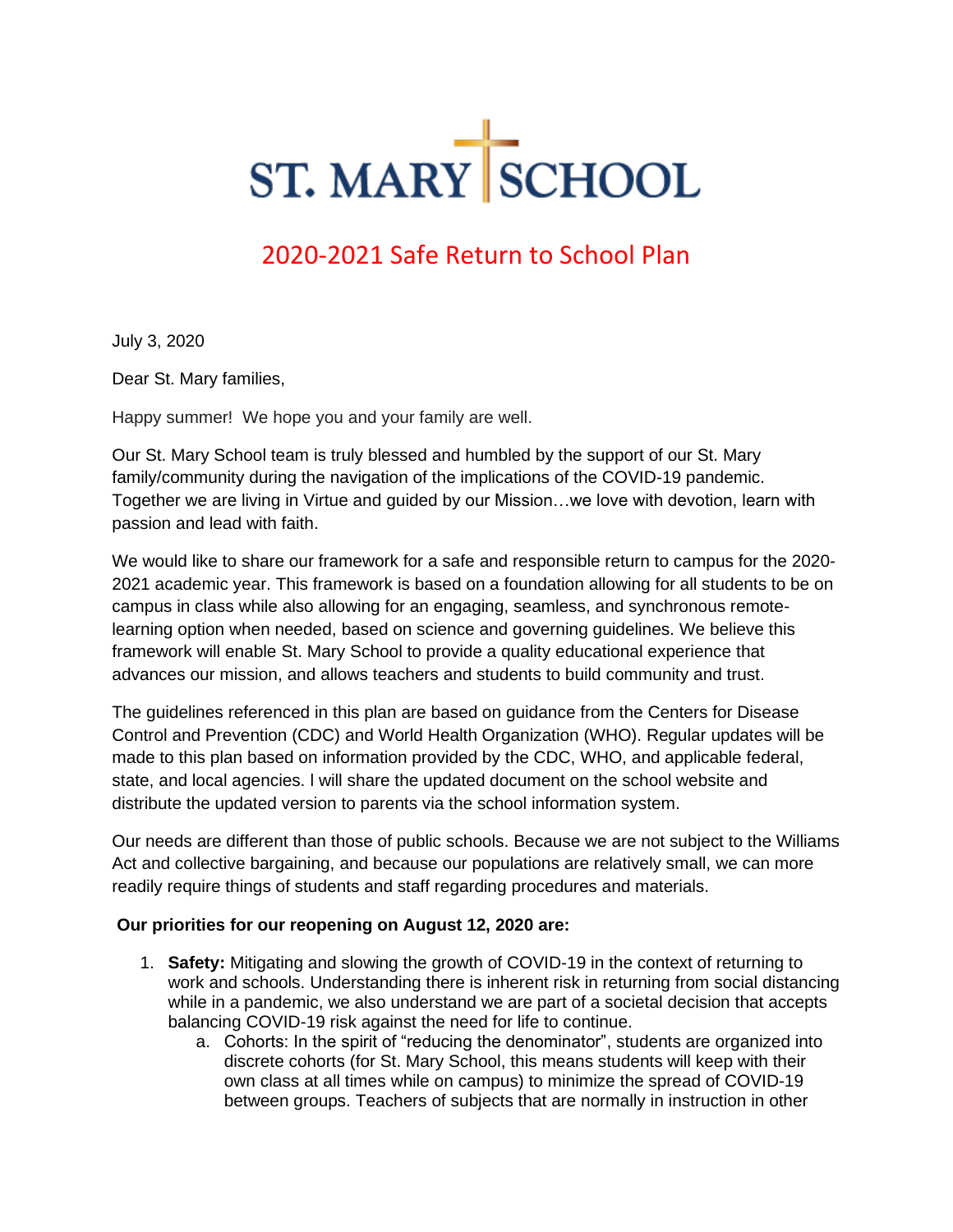rooms on campus (art, music, etc.) will instead bring their lessons to each classroom cohort for the time being. The only exception for now will be science. Students in upper grades will use the science lab with their cohorts once a week until further notice.

b. Hygiene: Within cohorts, we will emphasize strong hygienic practice.

#### 2. **Protection/Sanitation**:

- The use of masks on campus required for adults, optional for students
- Enhanced sanitizing and cleaning processes
- Social distancing measures and enforcement
- Modified visitor policies
- Modified programming and events to allow for social distancing and compliance with crowd size limitations
- 3. **Presence:** Keeping school open daily. We do not want to burden parents with challenging schedules that require them to stay home and out of work - we want our students at school in their cohort for the full day.
- 4. **Growth:** Despite limitations, we want our students to continue their academic progress level in their faith and in all core academic standards.

Following are some specifics regarding the practices listed above:

# **Social Distancing**

Social distancing is an effective way to prevent potential infection. Employees, students, and parents should practice the recommended distance from others according to Health and Human Services (HSS), while eliminating contact with others whenever possible.

● Student Traffic Flow – Taped markings on the floor and walkways will direct the flow of students through campus to maintain social distancing requirements. Entrances and exits will also be clearly marked.

# **Student Cohorts**

- Sanitizer will be provided by the school, however personal facial tissue for students should be provided by parents and will remain in student desks. The school will provide a daily baggie for used tissues that will remain in the student desk until the end of the school day and then thrown out.
- Temperature of students will be taken at the door as they arrive to their classroom; any student with a temperature above 100.4 degrees will not be permitted to attend school until temperature is 100.4 degrees or below for 24 hours – without medication.
- Students will remain with their classmates at all times, including during structured breaks.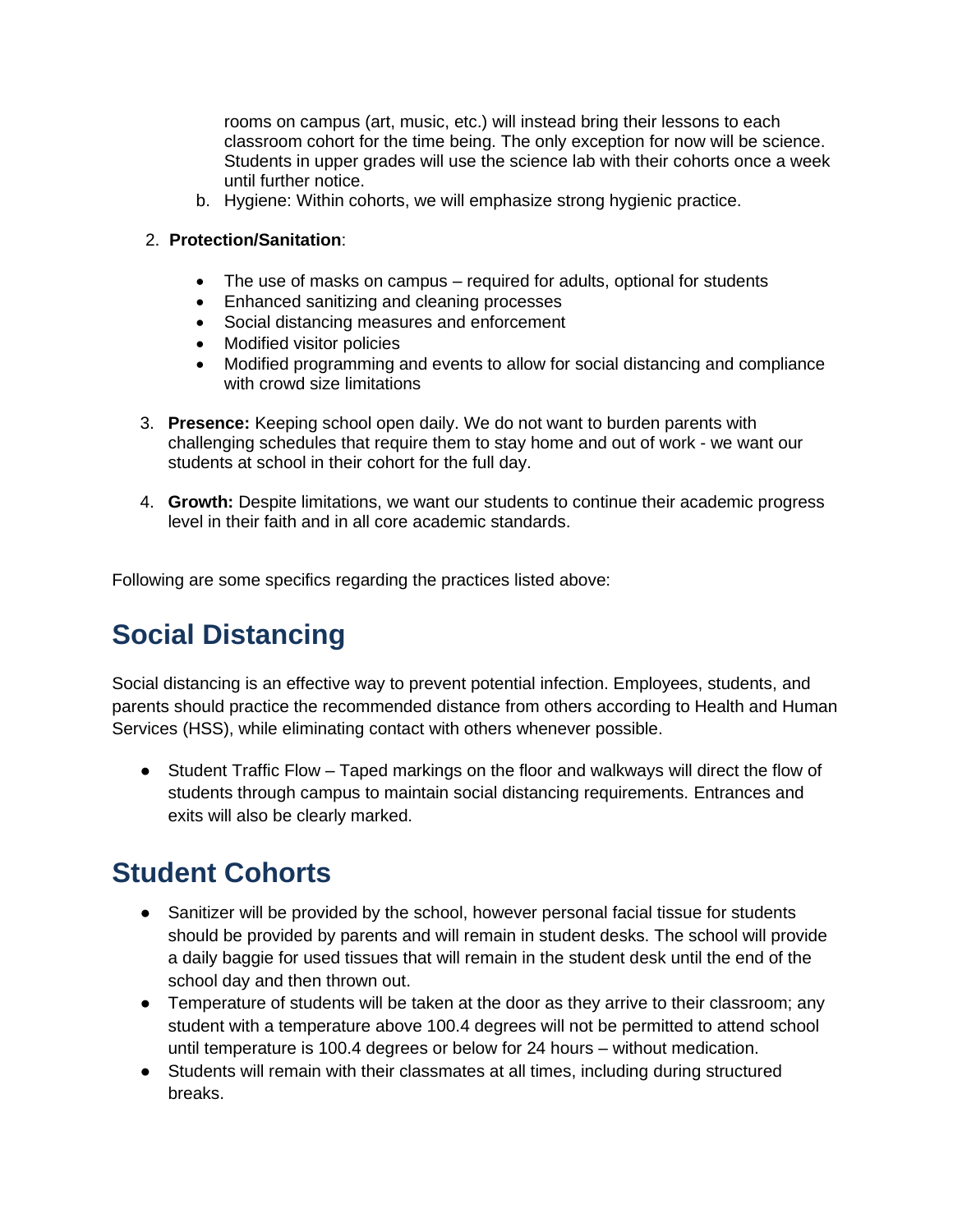- Any student showing signs of illness throughout the day will have their temperature taken in class. Students with a temperature above 100.4 degrees or showing any respiratory symptoms will be isolated along with their sibling(s) and sent home per protocol guidelines.
- Students will be educated on and reminded of the social distancing and health practices in which they are instructed to follow while on campus.
- There will be no communal tables except for TK & K, where they will have plexiglass dividers. Dividers may also be used in some other classes if the requirement for distancing of desks is not possible; all other students will have a designated space (desk) solely for their use in the classroom.

# **Morning Drop-Off**

**Time:** 7:30 a.m. – 7:55 a.m.

Only students and staff will be allowed on campus during drop-off. Parents and guardians will need to use the "loop" to drop-off their student(s).

**Protocol:** Students will exit their cars from the passenger side and be directed by staff to head directly to the "Peace Plaza" where students will be socially distanced in front of their classrooms until it is time to enter. Teachers will be at their doors to admit students. Following temperature checks, students will enter and go directly to their assigned seats. For younger students, additional information for drop-off will be provided closer to the start of school.

**Tardies:** Additional mindfulness will be needed in order to assist our class communities in allowing teachers to remain in instruction verses disrupting the class and administer the protocols in accepting the tardy student(s).

# **Lunch and Food Service**

Students will eat lunch at their assigned seats in their classrooms for both cold and hot lunch.

**Protocol:** For students in grades TK-1<sup>st</sup> who are signed up for the hot lunch program, the instructional assistant will retrieve the hot lunches and bring them to the classrooms. The instructional assistants will be masked and gloved for this procedure. Instructional assistants for grades 2-8 will escort students to the cafeteria to retrieve their hot lunch, adhering to the social distancing guidelines and mindful of the directional markings and signs posted along the path and in the hot lunch line. Students will put trash in their class hall trash can upon finishing their lunch.

# **Recess/Break and Physical Education**

Students will remain with their cohorts during all activities outside the classroom.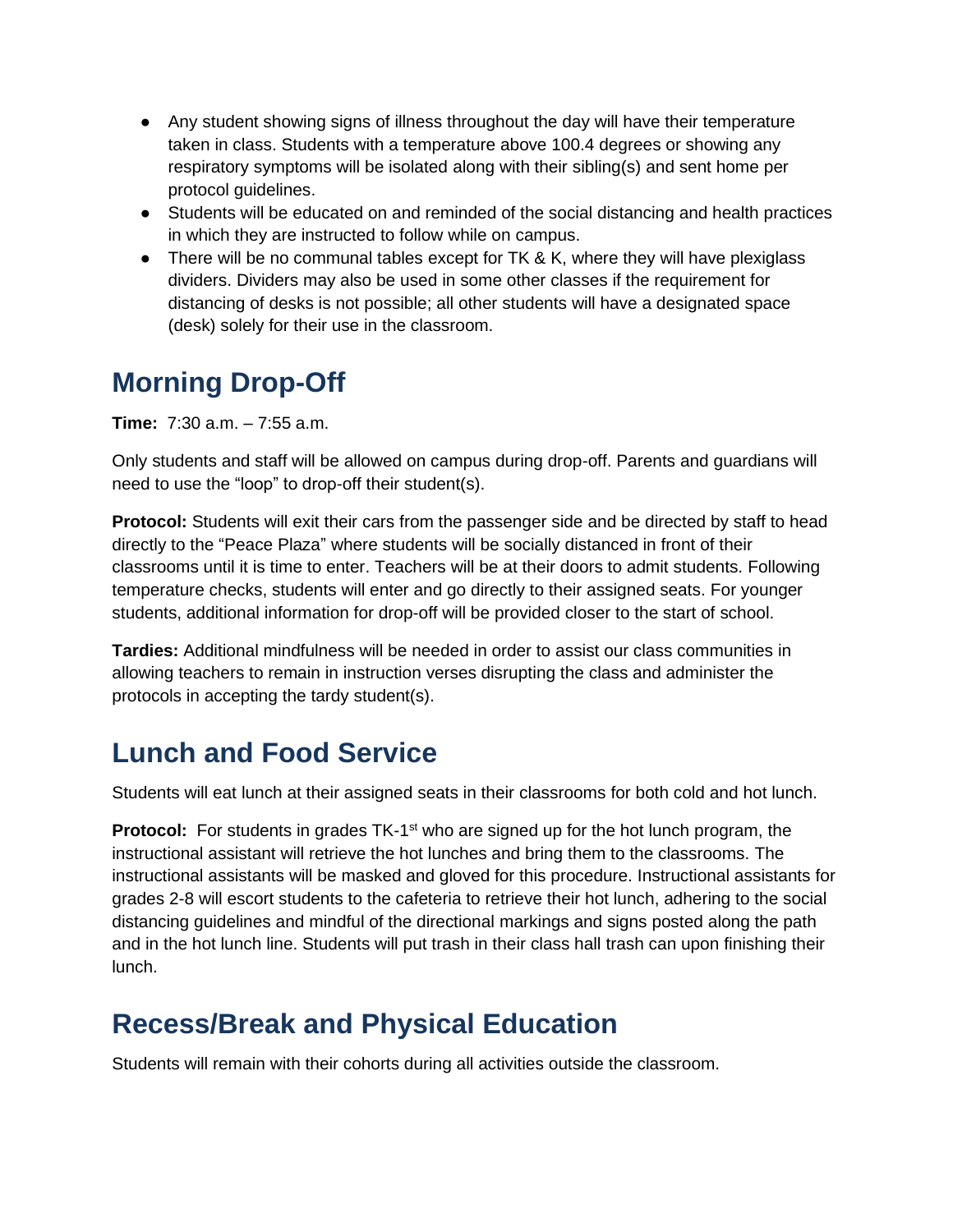**Protocol:** Recess/Break and Physical Education will be similarly structured, limiting free play to ensure distancing. Students will break in separate areas of the campus (big playground, little playground, field). Play structures will not be in use. Activities such as jump rope, calisthenics, etc. will be the standards. Teachers will support students with hand-washing and sanitation following each break/recess and physical education.

# **After School Pick-Up**

Only students and staff will be allowed on campus during pick-up. Parents and guardians will need to use the "loop" to pick up their student(s). See the Extension section for more specifics regarding pick-up from the after school care program.

**Time:** 3:05 p.m. - 3:15 p.m.

**Protocol:** The campus gate on M Street leading to the parking lot (the "loop") will be opened at 3:00 p.m. All students who exit campus at the end of the day will need to do so in the loop. There will be no pick-ups in front of classrooms. Students who have been permitted by their parents (via the Walk/Bike Off Campus form) to walk or bike home will be escorted to exit through the front gate, and will be the only students able to exit out the front gate at the end of the school day.

#### **Extension**

**Hours of Operation:** Morning Shift 7:00 a.m. – 7:55 a.m.; Afternoon Shift 3:05 p.m.– 6:00 p.m.

**Protocol:** Extension will be held in each student's homeroom with the cohort plan they are in during the school day with distanced and assigned student desks as their own. Each student will have their own supplies, and the cohorts will be assigned a restroom time. Reasonable exceptions will be made. They will be the only population to use the classroom space during the course of the day. The facility will be cleaned between shifts. Parents will pick up by entering through the coded gate at the parking lot and will have to adhere to the masks on campus and social distancing procedures. One parent at a time can approach the homeroom door and request their student (s). All parents must remain at the classroom door; they will not be admitted into the classroom space. There will be a marked line indicating where to wait.

# **Extracurricular Activities**

Adhering to the guidelines set forth for us, sports, choir and band are suspended until further notice. These are the only extracurricular activities we have information for at this time. We will provide updates on these and all other extracurricular activities as we receive them.